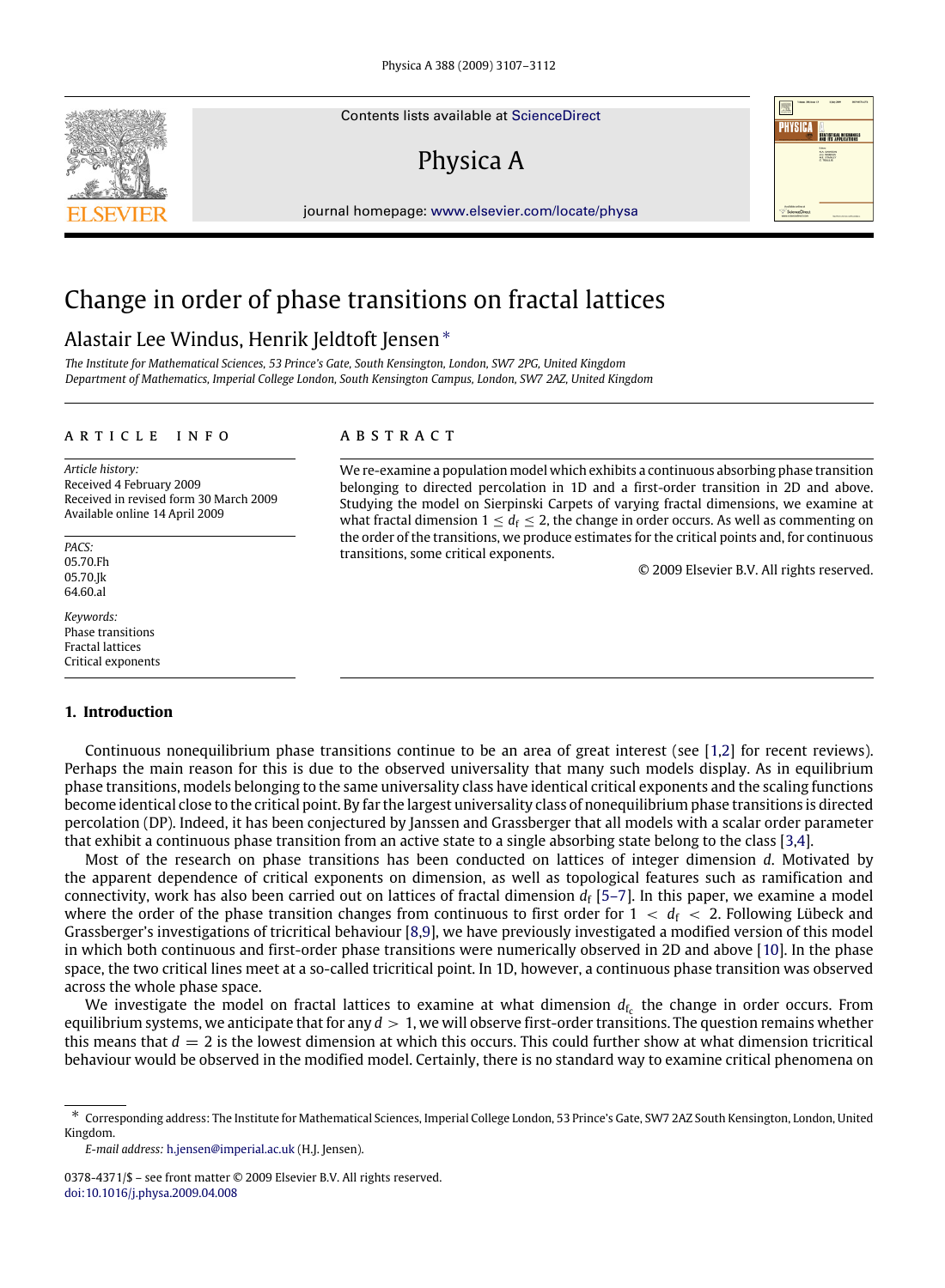fractal lattices. The dependence on topological features has been mentioned. In integer dimensions the universality class of a transition only depends on symmetry of the order parameter, conservation laws and dimension and does not depend on the detailed type of the lattice of a given dimension. The situation is likely to be different for fractal dimensions. This is because a single fractal dimension is not sufficient to specify a fractal structure. So below for a family of Sierpinski Carpets when we identify the value,  $d_{\rm fc}$ , of the fractal dimension, at which the nature of the transition changes from continuous to first order, we need to stress that the value of  $d_{f_c}$  may indeed be different for different classes of fractals. There are many numerical difficulties, of which we later comment on. One difficulty is that the simulations are very demanding, this impedes a broad study including a range of different families of fractals. While we certainly do not claim our results to be definitive then, we hope that this letter will inspire further research to be carried out in this area. Previous work on such lattices was largely carried out in the 1980s, so with the huge improvement in computer capabilities, developments in this area are extremely likely.

## **2. The model**

In a recent paper [\[11\]](#page-5-1), we examined a general population model with the reactions

$$
2A + \phi \longrightarrow 3A, \qquad A \longrightarrow \phi \quad \text{and} \quad A\phi \longleftrightarrow \phi A,\tag{1}
$$

for an individual *A*. The reactions then are similar to that of Schlögl's second model [\[12\]](#page-5-2) with similar cases being previously studied [\[3](#page-4-2)[,13,](#page-5-3)[14\]](#page-5-4).

The model is simulated on *d*-dimensional square lattices of linear length *L* where each site is either occupied by a single particle (1) or is empty (0). A site is chosen at random. The particle on an occupied site dies with probability  $p_d$ , leaving the site empty. If the particle does not die, a nearest neighbour site is randomly chosen. If the neighbouring site is empty the particle moves there, otherwise, the particle reproduces with probability  $p<sub>b</sub>$  producing a new particle on another randomly selected neighbouring site, conditional on that site being empty. A time step is defined as the number of lattice sites  $N=L^d$ and periodic boundary conditions are used. Assuming spatial homogeneity, the mean field (MF) equation is easily found to be

$$
\frac{d\rho(t)}{dt} = p_b(1 - p_d)\rho(t)^2(1 - \rho(t)) - p_d\rho(t).
$$
\n(2)

This has three stationary states,

$$
\bar{\rho}_0 = 0, \qquad \bar{\rho}_{\pm} = \frac{1}{2} \left( 1 \pm \sqrt{1 - \frac{4p_d}{p_b(1 - p_d)}} \right). \tag{3}
$$

For  $p_d$  >  $p_b/(4+p_b)$ ,  $\bar{p}_\pm$  are imaginary resulting in  $\bar{p}_0$  being the only real stationary state. We therefore define the critical point  $p_d = p_{d_c} = p_b/(4 + p_b)$ , marking the first-order phase transition between survival and extinction of the population. As we showed in our paper [\[11\]](#page-5-1), from Monte Carlo (MC) simulations, the model displays a continuous phase transition in 1D and belongs to DP. In higher integer dimensions, consistent with the MF prediction, the model displays a first-order phase transition. The difference in order of the phase transition between the MF and MC simulation results in 1D only is likely due to the larger correlations present in lower dimensions. Here, an individual is very likely to be able to find a mate on a neighbouring site. In 1D then, the reproduction rate is more accurately proportional to  $\rho(1-\rho)$  rather than  $\rho^2(1-\rho)$ .

For the continuous phase transitions, we examined the population size *n*(*t*) and survival probability *P*(*t*) after beginning the simulations from a single seed — two adjacent particles. We expect the asymptotic power law behaviour [\[15\]](#page-5-5)

$$
n(t) \,\,\bar{\alpha} \,\, t^{\eta} \quad \text{and} \quad P(t) \,\,\bar{\alpha} \,\, t^{-\delta}, \tag{4}
$$

at the critical point. Such time-dependent simulations are known to be more efficient than steady state simulations which are also more prone to finite size effects [\[23](#page-5-6)[,15\]](#page-5-5). [Fig. 1\(](#page-2-0)a) shows the results for the (1D)-dimensional case where the gradient in the log–log plots gives the DP exponents  $\eta$  and  $\delta$ . For the first-order phase transitions, we began our simulations from a fully-occupied lattice and observed a double-peaked structure in the histogram of population density  $\mathcal{N}(\rho)$ . Finding the value of  $p_d$  which equated the size of the two peaks at  $\bar\rho_0$  and  $\bar\rho_+$  gave the value of  $p_{d_c}(L)$  due to the phase coexistence that occurs at first-order transitions. Extrapolating the data as  $L \to \infty$  gave a value for the critical point as shown in [Fig. 1\(](#page-2-0)b). For large enough time steps, the results are independent of *t*. Doubling the number of time steps for the plot in [Fig. 1\(](#page-2-0)b) gave an identical double-peaked structure, indistinguishable from the one shown. This method was compared with that of Lübeck in Ref. [\[8\]](#page-4-5). Using his method of examining the dynamics of an initially straight interface between the two phases yielded a value for the critical point to within 1% of our value.

Having described how we examined our model in integer dimensions, we turn now to describing our methodology for the fractal lattices.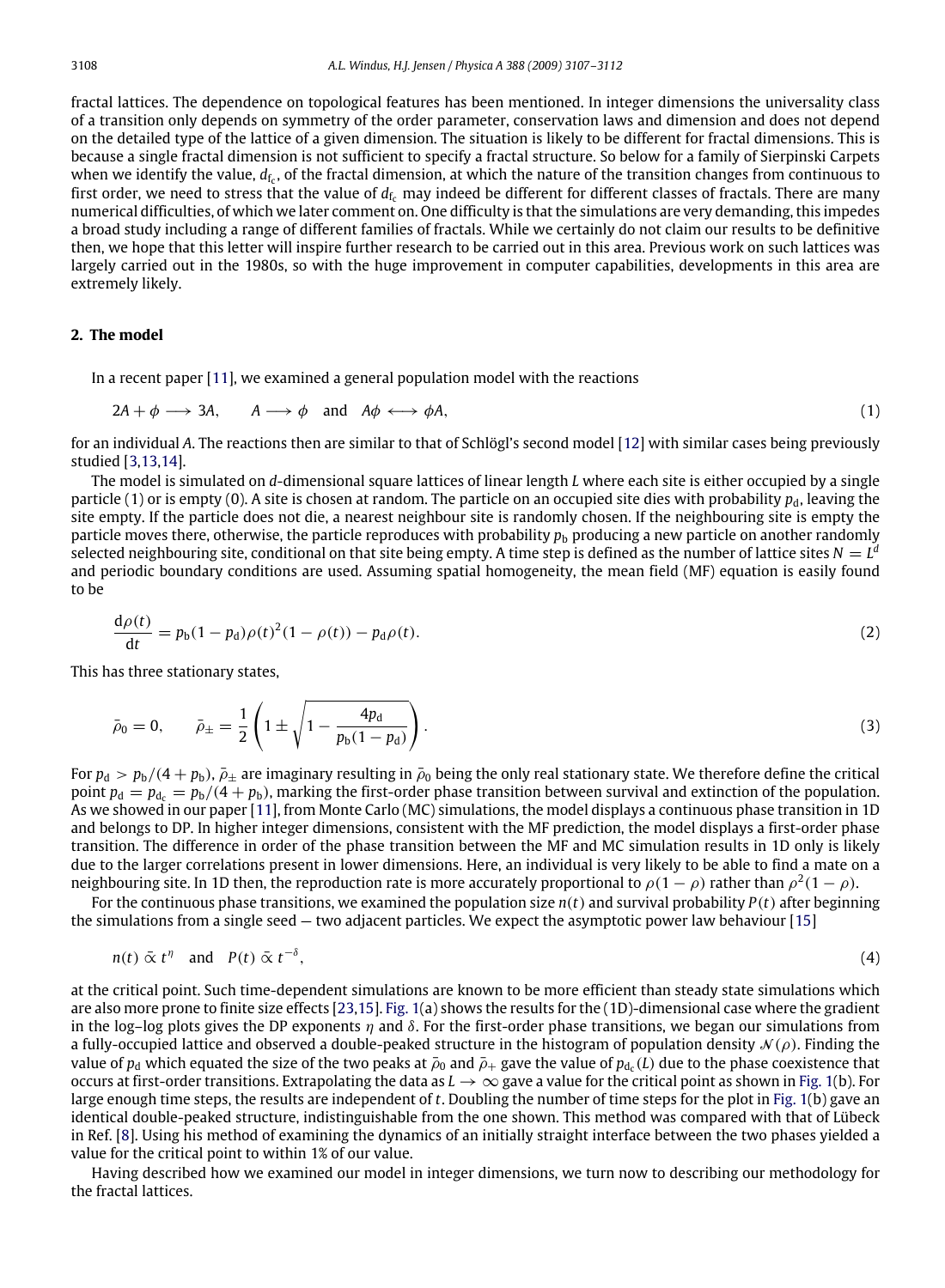<span id="page-2-0"></span>

<span id="page-2-1"></span>**Fig. 1.** (a) Power law behaviour at the continuous phase transition in 1D. The hashed lines show the DP values  $\eta = 0.313686$  and  $\delta = 0.159464$  [\[16\]](#page-5-7). (b) The values of  $p_{d_c}(L)$  with the hashed line of best fit which extrapolates the data as  $L \to \infty$ . The inset shows the double-peaked structure at the critical point for a finite *L*.



**Fig. 2.** Snapshots of the population on the fractal lattices *SC*(5<sup>2</sup>, 16, 3) (left) and *SC*(3<sup>2</sup>, 8, 4). The left fractal with  $d_f = \log(16)/\log(5) \approx 17227$  was initiated with a single seed, whereas the right lattice with  $d_f = \log(8)/\log(3) \approx 1.8928$  began from a fully-occupied lattice.

### **3. Methodology and results**

Sierpinski carpets have been used widely to provide a generic model of fractals to study physical phenomena in fractal dimensions (see for example Refs. [\[17–20,](#page-5-8)[5\]](#page-4-4)). They are formed by dividing a square into  $l^2$  sub-squares and removing  $(l^2 - N_{oc})$  of these sub-squares from the centre [\[21\]](#page-5-9). This procedure is then iterated on the remaining sub-squares and repeated  $\kappa$  times. As  $\kappa\to\infty$  a fractal structure, denoted by SC( $l^2$ , N<sub>oc</sub>), is formed. For finite  $\kappa$ , however, we denote the structure  $SC(l^2, N_{oc}, \kappa)$  which has  $N = N_{oc}^{\kappa}$  sites. The Hausdorff fractal dimension of the structure as  $\kappa \to \infty$  is then  $d_f = \ln(N_{oc})/\ln(l)$ . Using different values of *l* and  $N_{oc}$  enables us to use lattices of different fractal dimension  $d_f$  where  $1 < d_f < 2$ .

Using these fractal-dimensional lattice structures, we carried out our simulations as before to determine the values for  $p_{\rm d_c}$  and, where a continuous phase transition occurred, the critical exponents. For continuous phase transitions, we used time-dependent simulations, beginning from a single seed. Here, however, the position of our initial seed may well affect the results. Two adjacent particles next to a large hole would clearly be less likely to survive than two particles surrounded by empty sites. We therefore randomly picked two adjacent sites for each run and, as before, made an average over all runs. It is also clear that, unlike before, we are unable to begin the simulations with a single seed at the centre of the lattice due to the way in which the lattices are constructed. Due to the random position of this single seed, we are not able to make the lattice sufficiently large so that the particles never reach the boundary. As a compromise, we use very large lattices and periodic boundary conditions. For the first-order phase transitions, we examined the histograms of population density having started from a fully-occupied lattice as described earlier. Example snapshots of both of these approaches are shown in [Fig. 2.](#page-2-1)

There are many problems associated with examining critical behaviour on fractal lattices. Issues of boundary conditions and the initial location of the single seed have already been mentioned. Further, there is the obvious difficulty in the fact that finite lattices are not truly fractal. Indeed, for the histogram approach, we are required to find  $p_{\rm {d_c}}(N)$  for different lattice sizes which we achieve by increasing  $\kappa$ . Such an approach, however, changes the structure of the lattice and can therefore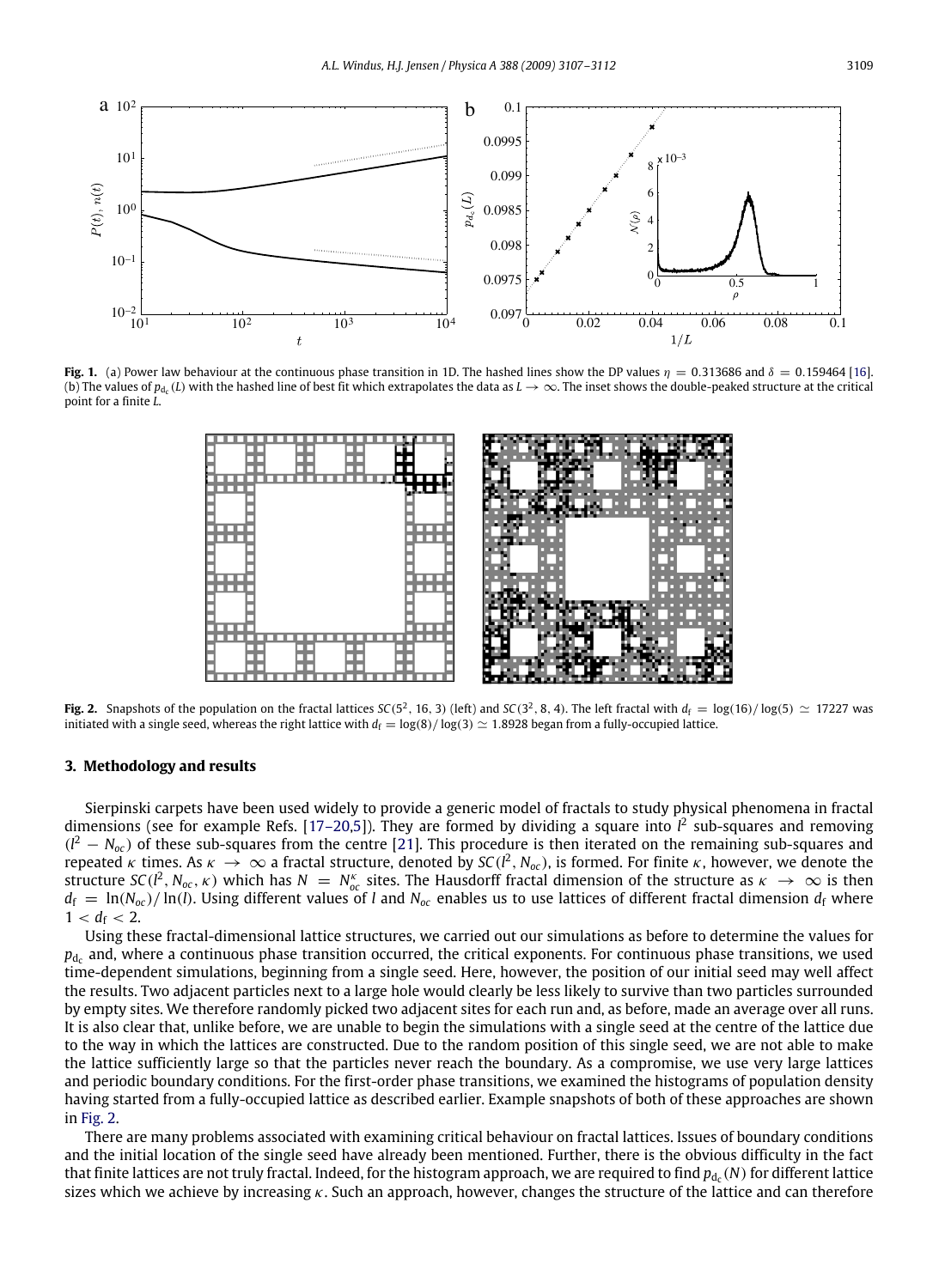<span id="page-3-0"></span>

<span id="page-3-1"></span>**Fig. 3.** (a) Plots of  $n(t)$  and  $P(t)$  at the critical point for fractal dimensions 1.5573 and 1.7227. The hashed lines give the estimated values for the exponents outlined in [Table 1.](#page-4-7) The inset shows  $R^2(t)$  for  $d_f \simeq 1.5573$  only. The hashed line has gradient  $2/z$  where *z* is obtained by using the scaling relation [\(6\)](#page-4-8) and the obtained values for  $\eta$  and  $\delta$ . (b) The double-peaked histogram of population density indicating a first-order phase transition for  $d_f \simeq 1.8928$ . The inset shows the predicted values of  $p_{d_c}(N)$  and an extrapolation of these results for  $N \to \infty$ .



**Fig. 4.** Possible power law behaviour for  $d_f \approx 1.7927$ . The inset shows the lack of the double-peaked structure.

affect the results. The effects of these difficulties and inaccuracies are minimised here since we are primarily interested in the *order* of the phase transition at the different dimensions.

For  $d_f \simeq 1.5573$  and  $d_f \simeq 1.7227$ , we find continuous phase transitions shown by observing power law behaviour at the critical point. Plots of both  $n(t)$  and  $P(t)$  are shown in [Fig. 3\(](#page-3-0)a). For  $d_f \simeq 1.5573$ , we used  $SC(9^2, 32, 4)$  which has just over 10<sup>6</sup> sites. The data was obtained from over  $1.6 \times 10^7$  independent runs. Comparing the plots for this dimension with those for  $d=1$ , we observe significantly larger corrections to scaling. Whereas power law behaviour was obtained after  $\sim 10^2$  time steps for the  $d=1$  case, for  $d_f\simeq 1.5573$ , we have to wait  $\sim 10^4$  time steps and  $\sim$ 10<sup>5</sup> time steps for  $d_f\simeq 1.7227$ . For this latter case, we therefore had to increase the number of time steps as well as the number of independent runs to 2.25  $\times$  10<sup>8</sup>. The simulations took over three months of computer time on Imperial College London's HPC [\[22\]](#page-5-10) for each parameter value. As the crossover in the order of transition is approached, these corrections to scaling are likely to increase further in size. This, then, represents a further challenge in obtaining accurate values for the critical points and exponents as  $d_f\to d_{f_c}$ .

From the other end of the interval  $1 < d_f < 2$ , for  $d_f \simeq 1.8928$ , no power law behaviour was observed, rather, the doublepeaked structure of the histogram of population density. To increase the size of our lattice, we increased the value of  $\kappa$  and found the value of  $p_{d_c}(N)$  for each case. Extrapolating the results for infinite system size, we obtained an approximation for the critical point as shown in [Fig. 3\(](#page-3-0)b).

For  $d_f \simeq 1.7925$ , the histogram plots do not show the double-peaked structure close to the critical point. Plots of  $n(t)$ and  $P(t)$  appear to show power law behaviour, but with very large corrections to scaling. The plots shown in [Fig. 4](#page-3-1) required over 5  $\times$  10<sup>8</sup> runs, taking over six months of computer time. On closer inspection, the values of  $\eta=0.19$  and  $\delta=0.46$  that we obtained at this dimension appear to be unlikely. Both vales are the wrong side of the DP values for  $d = 2$ , indicating that the plots actually show supercritical behaviour. Due to the large amounts of time required to produce such plots, we predict that the phase transition is continuous for  $d_f \simeq 1.7925$  but are, now at least, unable to provide strong evidence for this.

A summary of our results at the different dimensions are outlined in [Table 1.](#page-4-7) For the continuous phase transitions, a generally accepted approach of obtaining more accurate values for the critical exponents is by examining the local slopes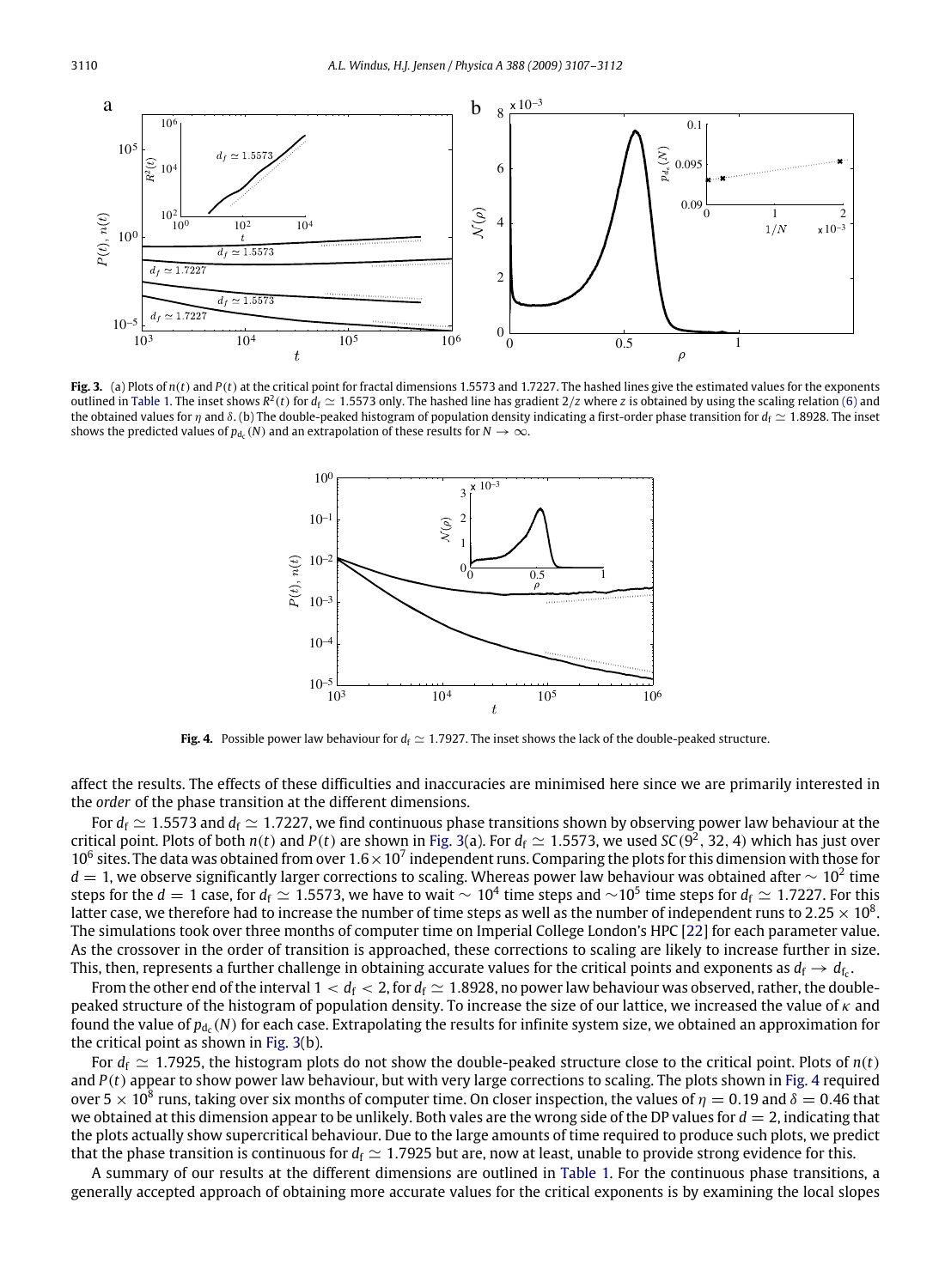#### <span id="page-4-7"></span>**Table 1**

Summary of the results. The data for  $d = 1$ , 2 was obtained in Ref. [\[11\]](#page-5-1). Due to the large corrections to scaling, we were unable to provide strong evidence for the order of the phase transition for  $d_f \simeq 1.7925$ . While we predict it to be continuous, we leave this row with question marks due to our uncertainty.

| $d_{\rm f}$ | $SC(l^2, N_{oc}, \kappa)$ | Order of phase transition | $p_{d_c}$ | $\delta$ (if applicable) | $\eta$ (if applicable) |
|-------------|---------------------------|---------------------------|-----------|--------------------------|------------------------|
|             |                           | Continuous                | 0.071754  | 0.160                    | 0.313                  |
| 1.5573      | $SC(9^2, 32, 4)$          | Continuous                | 0.08553   | 0.30                     | 0.29                   |
| 1.7227      | $SC(5^2, 16, 6)$          | Continuous                | 0.08819   | 0.39                     | 0.24                   |
| 1.7925      | $SC(4^2, 12, 6)$          |                           |           |                          |                        |
| 1.8928      | $SC(3^2, 8, 3/4/5)$       | First order               | 0.093     | n/a                      | n/a                    |
| 2           |                           | First order               | 0.0973    | n/a                      | n/a                    |

(see for example [\[15\]](#page-5-5)). For such an approach we plot, for example,  $\delta(t)$  against 1/*t* where

$$
-\delta(t) = \frac{\ln[P(t)/P(t/m)]}{\ln(m)},
$$
\n(5)

and *m* is the local range over which the slope is measured. Due to the previously mentioned large corrections to scaling we observed, such an approach did not yield accurate results. For the method to work properly, the number of time steps over which the data was collected would have to be raised significantly, increasing the required computer time further. The values for the exponents that we obtained then were estimated only by measurement of the gradient of the above plots and are therefore accurate to only  $\pm 0.005$ .

A check for the consistency of the exponents can be obtained by the scaling relations. From the scaling relation [\[15\]](#page-5-5)

<span id="page-4-8"></span>
$$
\eta + 2\delta = d/z,\tag{6}
$$

we can check our values of  $\eta$  and  $\delta$  using the fractal dimension for *d* and obtaining the dynamical exponent  $z = v_{\parallel}/v_{\perp}$ . This exponent can be obtained by examining the mean square distance of spread from the initial seed of the population  $R^2(t)$ averaged over surviving runs only. At the critical point, we expect the asymptotic power law behaviour  $R^2(t)\mathbin{\bar{\propto}} t^{2/z}$  [\[15\]](#page-5-5). For  $d_f = 1.5573$  we show the results in the inset of [Fig. 3](#page-3-0) (a) where we plot  $R^2(t)$  along with  $t^{2/z}$  using the value of *z* obtained from the scaling relation [\(6\)](#page-4-8) given by the obtained values for  $\eta$  and  $\delta$ . We see very good agreement between the exponents. For larger dimensions, however, the crossover effects render, in particular  $R^2(t)$ , inaccurate. Oscillations in  $R^2(t)$ , perhaps due to the fractal structure, delay the power-law behaviour to large values of *t* that are impractical to simulate.

## **4. Remarks**

Having examined our model on Sierpinski Carpets of different fractal dimensions, we found that the dimension at which the order of the phase transition changes is in the range  $1.7227 < d_{\rm fr} < 1.8928$ . We predict the lower bound of this range to be more accurately given by 1.7927 but offer no firm proof. We predict that below  $d_{\rm f_{\rm c}}$  the larger correlations between the particles ensure that a continuous phase transition is observed. We mention again that the numerical value of  $d_f$  may change for other families of fractals.

This present study was limited by the available computer power (over two years of processing time was required in total). Due to the large corrections to scaling, it was difficult to obtain truly accurate results for the critical points and exponents in the continuous regime. Given more computer time, we would be able to run the simulations over a greater number of time steps to increase the accuracy. Further, as we mentioned in the Introduction, the properties of the fractal lattices used can affect the quantitative behaviour of the model. Connectivity, ramification and lacunarity, for example, may well be as important as the dimension of the lattice itself. Further research addressing this, and many other areas would be of great interest, adding to this intriguing field.

#### **Acknowledgements**

All computer simulations were carried out on the Imperial College London's HPC for which we thank Matt Harvey and Simon Burbidge. Alastair Windus would also like to thank EPSRC for his Ph.D. studentship.

### **References**

- <span id="page-4-0"></span>[1] H. Hinrichsen, Non-equilibrium critical phenomena and phase transitions into absorbing states, Adv. Phys. 49 (7) (2000) 815–958.
- <span id="page-4-1"></span>[2] S. Lübeck, Universal scaling behavior of non-equilibrium phase transitions, Int. J. Mod. Phys. B 18 (31–32) (2004) 3977–4118.
- <span id="page-4-2"></span>[3] P. Grassberger, On phase transitions in Schlögl's second model, Z. Phys. B 47 (1982) 365–374.

- <span id="page-4-4"></span>[5] I. Jensen, Non-equilibrium critical behaviour on fractal lattices, J. Phys. A: Math. Gen. 24 (1991) L1111–L1117.
- B. Mandelbrot, The Fractal Geometry of Nature, W.H. Freeman and Company, New York, 1983.
- [7] G. Pruessner, D. Loison, K. Schotte, Monte carlo simulation of an ising model on a sierpinski carpet, Phys. Rev. B 64 (2001) 134414.
- <span id="page-4-5"></span>[8] S. Lübeck, Tricritical directed percolation, J. Stat. Phys. 123 (1) (2006) 193–221.
- <span id="page-4-6"></span>[9] P. Grassberger, Tricritical directed percolation in 2 + 1 dimensions, J. Stat. Mech. Theory Exp. (2006) P01004.

<span id="page-4-3"></span><sup>[4]</sup> H.K. Janssen, On the non-equilibrium phase-transition in reaction-diffusion systems with an absorbing stationary state, Z. Phys. B 42 (2) (1981) 151–154.